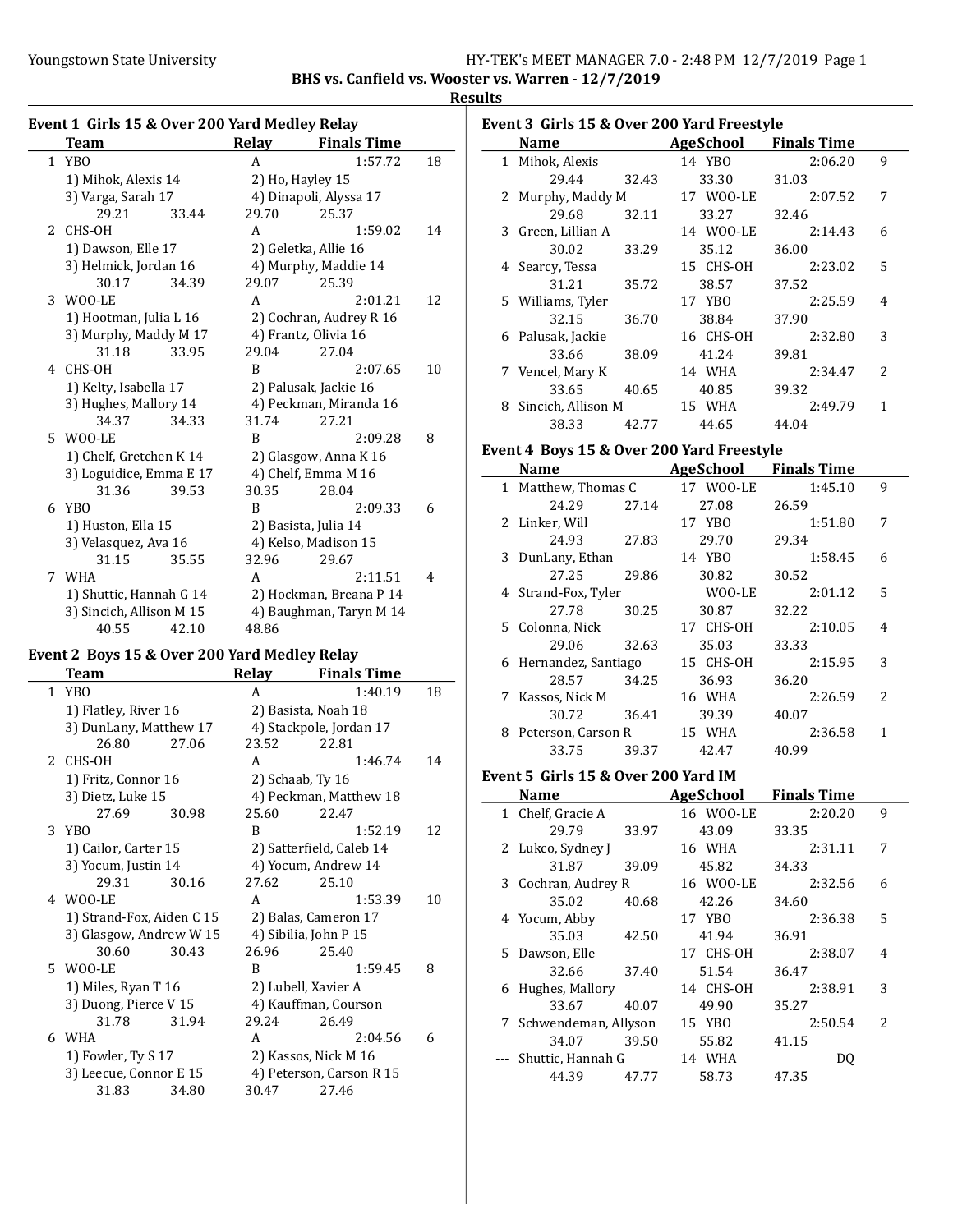# Youngstown State University The Management State University HY-TEK's MEET MANAGER 7.0 - 2:48 PM 12/7/2019 Page 2

# BHS vs. Canfield vs. Wooster vs. Warren - 12/7/2019

| Results |  |
|---------|--|
|         |  |

| Event 6  Boys 15 & Over 200 Yard IM |                      |       |           |                    |               |  |  |  |
|-------------------------------------|----------------------|-------|-----------|--------------------|---------------|--|--|--|
|                                     | Name                 |       | AgeSchool | <b>Finals Time</b> |               |  |  |  |
| 1                                   | Stackpole, Jordan    |       | 17 YBO    | 2:09.49            | 9             |  |  |  |
|                                     | 27.02                | 34.21 | 38.30     | 29.96              |               |  |  |  |
|                                     | 2 Dietz, Luke        |       | 15 CHS-OH | 2:12.32            | 7             |  |  |  |
|                                     | 27.99                | 33.94 | 39.51     | 30.88              |               |  |  |  |
| 3                                   | Glasgow, Andrew W    |       | 15 WOO-LE | 2:16.62            | 6             |  |  |  |
|                                     | 28.72                | 35.93 | 39.80     | 32.17              |               |  |  |  |
|                                     | 4 Satterfield, Caleb |       | 14 YBO    | 2:19.20            | 5             |  |  |  |
|                                     | 28.89                | 35.97 | 40.83     | 33.51              |               |  |  |  |
|                                     | 5 DiCenso, Tino J    |       | 17 WHA    | 2:23.48            | 4             |  |  |  |
|                                     | 29.19                | 37.23 | 41.32     | 35.74              |               |  |  |  |
| 6                                   | Burnett, Cameron     |       | 15 CHS-OH | 2:24.50            | 3             |  |  |  |
|                                     | 30.35                | 38.01 | 43.03     | 33.11              |               |  |  |  |
| 7                                   | Sibilia, John P      |       | 15 WOO-LE | 2:28.92            | $\mathcal{P}$ |  |  |  |
|                                     | 31.07                | 40.16 | 43.96     | 33.73              |               |  |  |  |
|                                     |                      |       |           |                    |               |  |  |  |

## Event 7 Girls 15 & Over 50 Yard Freestyle

|          | Name                |    | AgeSchool       | <b>Finals Time</b> |                |
|----------|---------------------|----|-----------------|--------------------|----------------|
| 1        | Murphy, Maddie      |    | 14 CHS-OH       | 25.82              | 9              |
| 2        | Hootman, Julia L    | 16 | WOO-LE          | 27.40              | 7              |
| 3        | Frantz, Olivia      | 16 | WOO-LE          | 27.45              | 6              |
| 4        | Ho, Hayley          | 15 | YBO             | 27.49              | 5              |
| 5.       | Peckman, Miranda    | 16 | CHS-OH          | 27.97              | $\overline{4}$ |
| 6        | Wert, Casey         | 16 | YBO             | 28.41              | 3              |
| 7        | Tenney, Sydney E    | 16 | WHA             | 32.16              | $\overline{2}$ |
| 8        | Kassos, Beth A      | 16 | WHA             | 32.26              | 1              |
|          | Peckman, Madison    | 16 | CHS-OH          | X28.87             |                |
|          | Sarzosa, Isabella M |    | 14 WOO-LE       | X29.30             |                |
| $\cdots$ | Grohovsky, Sarah    | 15 | CHS-OH          | X30.21             |                |
|          | Baxstrom, Sophia M  | 14 | WOO-LE          | X30.47             |                |
|          | Brinkley, Aadia     | 16 | YB <sub>O</sub> | X31.19             |                |
|          | Hiner, Cassie J     | 16 | WOO-LE          | X31.59             |                |
|          | Durham, Kenzie      | 17 | CHS-OH          | X31.71             |                |
|          | Parker, Ireland     | 14 | YB <sub>0</sub> | X31.89             |                |
|          | Baughman, Taryn M   |    | 14 WHA          | X38.36             |                |

#### Event 8 Boys 15 & Over 50 Yard Freestyle

|                | Name               |    | AgeSchool       | <b>Finals Time</b> |              |
|----------------|--------------------|----|-----------------|--------------------|--------------|
| 1              | Basista, Noah      |    | 18 YBO          | 22.05              | 9            |
| 2              | Peckman, Matthew   | 18 | CHS-OH          | 22.91              | 7            |
| 3              | Ward, Kyle S       | 18 | WOO-LE          | 22.94              | 6            |
| 4              | Boucher, Jaden B   | 16 | WOO-LE          | 23.66              | 5            |
| 5.             | Mascola, Siman     | 17 | YBO             | 23.85              | 4            |
| 6              | Vencel, Matthew T  | 16 | WHA             | 25.13              | 3            |
| 7              | Schaab, Ty         | 16 | CHS-OH          | 26.90              | 2            |
| 8              | Fowler, Ty S       | 17 | WHA             | 28.06              | $\mathbf{1}$ |
|                | Beam, Brendan      | 16 | YBO             | X25.28             |              |
|                | Behun, Jackson     | 16 | YBO             | X26.46             |              |
|                | Vasko, Steven      |    | 17 YBO          | X26.56             |              |
|                | Kauffman, Courson  |    | WOO-LE          | X27.16             |              |
|                | Schobel, Zander    | 17 | YB <sub>0</sub> | X27.18             |              |
|                | Manley, Liam       | 14 | YBO             | X28.19             |              |
|                | Parker, Liam       | 15 | YB <sub>0</sub> | X28.44             |              |
|                | Neyhart, Vincent C | 15 | WOO-LE          | X29.03             |              |
|                | Thomas, Jacob      | 17 | YB <sub>O</sub> | X30.44             |              |
| ---            | O'Malley, Ethan    | 15 | WHA             | X30.73             |              |
| $\overline{a}$ | Pennell, Jared T   |    | WOO-LE          | X31.43             |              |

| ultə    |                                             |       |                  |                              |   |
|---------|---------------------------------------------|-------|------------------|------------------------------|---|
|         | --- Fearon, Riley                           |       | 18 WOO-LE        | X31.46                       |   |
| $- - -$ | Slick, Ethan                                |       | 14 YBO           | X32.09                       |   |
|         | --- Lowe, Jamieer A                         |       | 17 WHA           | X36.92                       |   |
|         | Event 9 Girls 15 & Over 1 mtr Diving        |       |                  |                              |   |
|         | <b>Name</b>                                 |       | <b>AgeSchool</b> | <b>Finals Score</b>          |   |
|         | 1 Balas, Brook N                            |       | 15 WOO-LE        | 253.70                       | 9 |
|         | 2 Ricciuti, Madison                         |       | 17 YBO           | 229.00                       | 7 |
|         | 3 Russo, Abigail                            |       | 14 YBO           | 148.60                       | 6 |
|         | 4 McConnell, Mariah                         |       | WOO-LE           | 121.00                       | 5 |
|         | 5 Hartman, Tori                             |       | 15 CHS-OH        | 114.70                       | 4 |
|         | --- Karash, Hope                            |       | 15 CHS-OH        | D <sub>0</sub>               |   |
|         |                                             |       |                  |                              |   |
|         | Event 10 Boys 15 & Over 1 mtr Diving        |       |                  |                              |   |
|         | <b>Name</b>                                 |       | <b>AgeSchool</b> | <b>Finals Score</b>          |   |
|         | 1 Anzevino, Teddy                           |       | 16 YBO           | 220.65                       | 9 |
|         | 2 Leecue, Connor E                          |       | 15 WHA           | 193.85                       | 7 |
|         | 3 Weeman, Joel M                            |       | 17 WOO-LE        | 152.25                       | 6 |
|         | 4 Austin, Caleb                             |       | 14 YBO           | 127.05                       | 5 |
|         | Event 11 Girls 15 & Over 100 Yard Butterfly |       |                  |                              |   |
|         | <b>Name</b>                                 |       |                  | <b>AgeSchool</b> Finals Time |   |
|         | 1 Chelf, Gracie A                           |       | 16 WOO-LE        | 1:05.62                      | 9 |
|         | 29.86                                       | 35.76 |                  |                              |   |
|         | 2 Varga, Sarah                              |       | 17 YBO           | 1:08.27                      | 7 |
|         | 32.71                                       | 35.56 |                  |                              |   |
| 3       | Loguidice, Emma E                           |       | 17 WOO-LE        | 1:10.28                      | 6 |
|         | 32.54                                       | 37.74 |                  |                              |   |
| 4       | Helmick, Jordan                             |       | 16 CHS-OH        | 1:11.02                      | 5 |
|         | 32.35                                       | 38.67 |                  |                              |   |
| 5       | Huston, Ella                                |       | 15 YBO           | 1:11.49                      | 4 |
|         | 33.11                                       | 38.38 |                  |                              |   |
|         | 6 Kelty, Isabella                           |       | 17 CHS-OH        | 1:14.36                      | 3 |
|         | 33.43                                       | 40.93 |                  |                              |   |
|         | --- Brinkley, Aadia                         |       | 16 YBO           | X1:32.77                     |   |
|         | 43.45                                       | 49.32 |                  |                              |   |
|         | Event 12 Boys 15 & Over 100 Yard Butterfly  |       |                  |                              |   |
|         | Name                                        |       | AgeSchool        | <b>Finals Time</b>           |   |
|         | 1 DunLany, Matthew                          |       | 17 YBO           | 52.61                        | 9 |
|         | 24.90                                       | 27.71 |                  |                              |   |
|         | 2 Stackpole, Jordan                         |       | 17 YBO           | 56.80                        | 7 |
|         | 26.41                                       | 30.39 |                  |                              |   |
|         |                                             |       |                  |                              |   |

|       | Name                |       | AgeSchool | Finals Time |   |
|-------|---------------------|-------|-----------|-------------|---|
|       | 1 DunLany, Matthew  |       | 17 YBO    | 52.61       | 9 |
|       | 24.90               | 27.71 |           |             |   |
|       | 2 Stackpole, Jordan |       | 17 YBO    | 56.80       | 7 |
|       | 26.41               | 30.39 |           |             |   |
|       | 3 Leecue, Brendan C |       | 17 WHA    | 57.75       | 6 |
|       | 26.16               | 31.59 |           |             |   |
|       | 4 Balas, Cameron    |       | 17 WOO-LE | 1:00.28     | 5 |
|       | 27.91               | 32.37 |           |             |   |
|       | 5 Sibilia, John P   |       | 15 WOO-LE | 1:06.54     | 4 |
|       | 31.01               | 35.53 |           |             |   |
|       | 6 Vencel, Matthew T |       | 16 WHA    | 1:07.52     | 3 |
|       | 29.29               | 38.23 |           |             |   |
| 7     | Colonna, Nick       |       | 17 CHS-OH | 1:09.53     | 2 |
|       | 29.43               | 40.10 |           |             |   |
| $---$ | Yocum, Justin       |       | 14 YBO    | X1:02.82    |   |
|       | 29.92               | 32.90 |           |             |   |
|       | --- Vasko, Steven   |       | 17 YBO    | X1:06.01    |   |
|       | 30.21               | 35.80 |           |             |   |
|       | Hetson, Isaac Z     |       | 16 WHA    | X1:06.93    |   |
|       | 30.74               | 36.19 |           |             |   |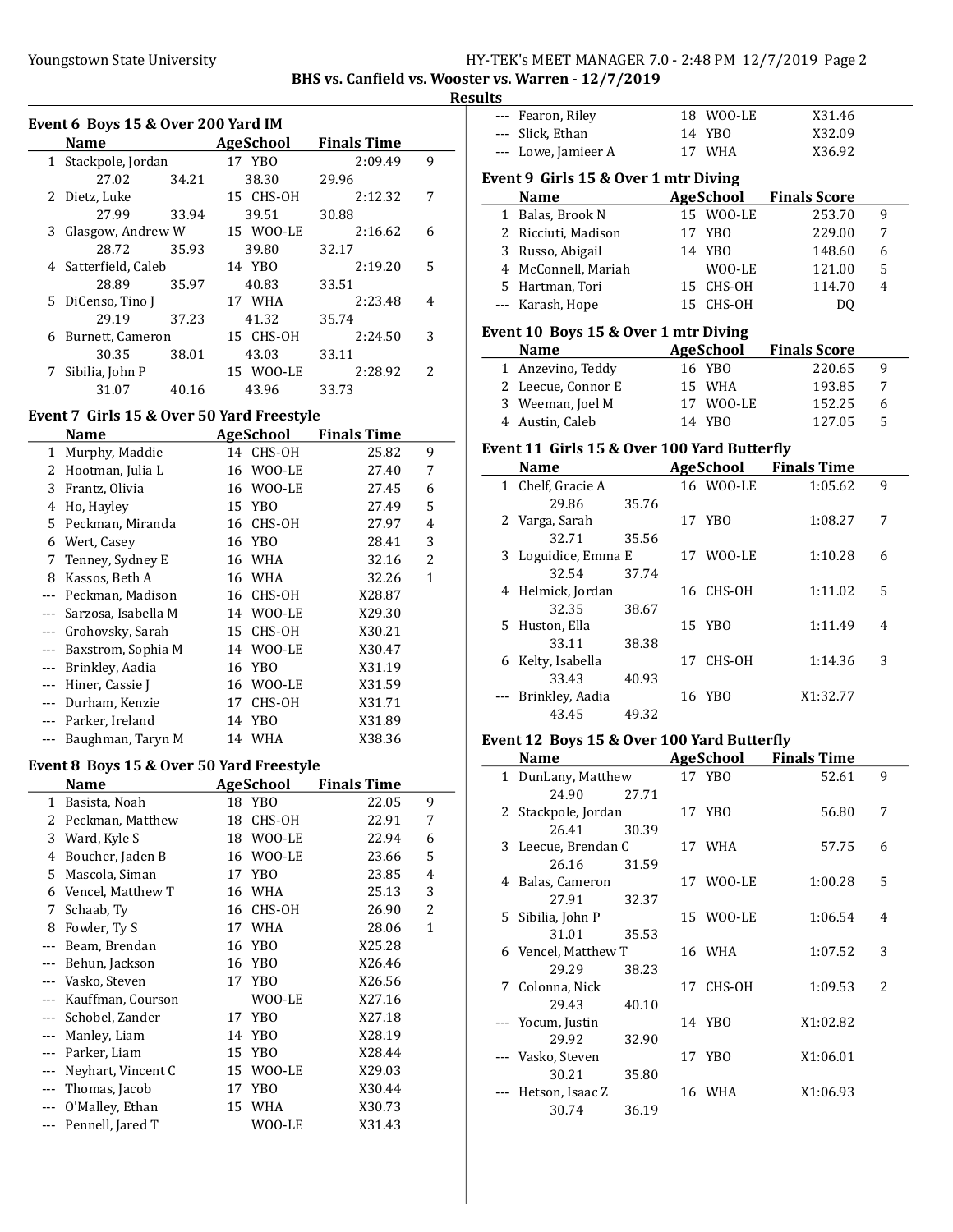### Youngstown State University The Magnostown State University HY-TEK's MEET MANAGER 7.0 - 2:48 PM 12/7/2019 Page 3

BHS vs. Canfield vs. Wooster vs. Warren - 12/7/2019

**Results** 

| (Event 12 Boys 15 & Over 100 Yard Butterfly) |                                             |       |  |           |                                        |   |  |
|----------------------------------------------|---------------------------------------------|-------|--|-----------|----------------------------------------|---|--|
|                                              | <b>Name</b>                                 |       |  |           | <b>Example 2 AgeSchool</b> Finals Time |   |  |
|                                              | --- Hernandez, Ruben                        |       |  | 15 CHS-OH | DQ                                     |   |  |
|                                              | 31.67                                       | 42.79 |  |           |                                        |   |  |
|                                              | Event 13 Girls 15 & Over 100 Yard Freestyle |       |  |           |                                        |   |  |
|                                              | Name                                        |       |  |           | AgeSchool Finals Time                  |   |  |
|                                              | 1 Murphy, Maddie                            |       |  | 14 CHS-OH | 55.46                                  | 9 |  |
|                                              | 26.75                                       | 28.71 |  |           |                                        |   |  |
| 2                                            | Dinapoli, Alyssa                            |       |  | 17 YBO    | 58.02                                  | 7 |  |
|                                              | 27.83                                       | 30.19 |  |           |                                        |   |  |
|                                              | 3 Lukco, Sydney J                           |       |  | 16 WHA    | 59.61                                  | 6 |  |
|                                              | 28.31                                       | 31.30 |  |           |                                        |   |  |
|                                              | 4 Green, Lillian A                          |       |  | 14 WOO-LE | 1:00.10                                | 5 |  |
|                                              | 27.74                                       | 32.36 |  |           |                                        |   |  |
|                                              | 5 Frantz, Olivia                            |       |  | 16 WOO-LE | 1:00.77                                | 4 |  |
|                                              | 28.24                                       | 32.53 |  |           |                                        |   |  |
|                                              | 6 Wert, Casey                               |       |  | 16 YBO    | 1:01.75                                | 3 |  |
|                                              | 29.80                                       | 31.95 |  |           |                                        |   |  |
|                                              | 7 Geletka, Allie                            |       |  | 16 CHS-OH | 1:02.12                                | 2 |  |
|                                              | 28.64                                       | 33.48 |  |           |                                        |   |  |
| 8                                            | Tenney, Sydney E                            |       |  | 16 WHA    | 1:10.89                                | 1 |  |
|                                              | 33.59                                       | 37.30 |  |           |                                        |   |  |
|                                              | --- Peckman, Miranda                        |       |  | 16 CHS-OH | X1:02.58                               |   |  |
|                                              | 29.20                                       | 33.38 |  |           |                                        |   |  |
|                                              | --- Basista, Julia                          |       |  | 14 YBO    | X1:06.33                               |   |  |
|                                              | 31.34                                       | 34.99 |  |           |                                        |   |  |
|                                              | --- Hiner, Cassie J                         |       |  | 16 WOO-LE | X1:07.32                               |   |  |
|                                              | 32.13                                       | 35.19 |  |           |                                        |   |  |
|                                              | Klepec, Sarah                               |       |  | 16 CHS-OH | X1:07.72                               |   |  |
|                                              | 31.41                                       | 36.31 |  |           |                                        |   |  |
|                                              | --- Vencel, Mary K                          |       |  | 14 WHA    | X1:08.44                               |   |  |
|                                              | 32.72<br>--- Peckman, Madison               | 35.72 |  | 16 CHS-OH | X1:08.87                               |   |  |
|                                              | 33.21                                       | 35.66 |  |           |                                        |   |  |
|                                              | --- Pickens, Olivia                         |       |  | 14 YBO    | X1:11.38                               |   |  |
|                                              | 35.66                                       | 35.72 |  |           |                                        |   |  |
|                                              | Hockman, Breana P                           |       |  | 14 WHA    | X1:12.70                               |   |  |
|                                              | 34.37                                       | 38.33 |  |           |                                        |   |  |
|                                              | --- Parker, Ireland                         |       |  | 14 YBO    | X1:13.16                               |   |  |
|                                              | 34.01                                       | 39.15 |  |           |                                        |   |  |
| ---                                          | Pantaleo, Gabriella                         |       |  | 17 YBO    | X1:15.43                               |   |  |
|                                              | 35.89                                       | 39.54 |  |           |                                        |   |  |
| ---                                          | Sincich, Allison M                          |       |  | 15 WHA    | X1:15.67                               |   |  |
|                                              | 36.30                                       | 39.37 |  |           |                                        |   |  |
|                                              | Baughman, Taryn M                           |       |  | 14 WHA    | X1:29.17                               |   |  |
|                                              | 38.38                                       | 50.79 |  |           |                                        |   |  |
|                                              |                                             |       |  |           |                                        |   |  |

# Event 14 Boys 15 & Over 100 Yard Freestyle

| <b>Name</b>        |       | AgeSchool | <b>Finals Time</b> |    |
|--------------------|-------|-----------|--------------------|----|
| 1 Ward, Kyle S     |       | 18 WOO-LE | 49.45              | q  |
| 23.87              | 25.58 |           |                    |    |
| 2 Linker, Will     |       | 17 YBO    | 49.76              | -7 |
| 23.89              | 25.87 |           |                    |    |
| 3 Peckman, Matthew |       | 18 CHS-OH | 51.46              | 6  |
| 24.05              | 27.41 |           |                    |    |
| 4 Flatley, River   |       | 16 YBO    | 51.49              | 5  |
| 24.38              | 27.11 |           |                    |    |

| ເວ |                           |       |    |           |          |              |  |
|----|---------------------------|-------|----|-----------|----------|--------------|--|
|    | 5 Glasgow, Andrew W       |       |    | 15 WOO-LE | 53.12    | 4            |  |
|    | 25.39                     | 27.73 |    |           |          |              |  |
|    | 6 Fritz, Connor           |       |    | 16 CHS-OH | 53.27    | 3            |  |
|    | 25.02                     | 28.25 |    |           |          |              |  |
|    | 7 Kassos, Nick M          |       |    | 16 WHA    | 1:00.93  | 2            |  |
|    | 29.15                     | 31.78 |    |           |          |              |  |
|    | 8 Peterson, Carson R      |       |    | 15 WHA    | 1:03.18  | $\mathbf{1}$ |  |
|    | 29.25                     | 33.93 |    |           |          |              |  |
|    | 9 Pennell, Jared T        |       |    | WOO-LE    | x1:08.84 |              |  |
|    | 31.91                     | 36.93 |    |           |          |              |  |
|    | --- Beam, Brendan         |       |    | 16 YBO    | X57.49   |              |  |
|    | 26.72                     | 30.77 |    |           |          |              |  |
|    | --- Leecue, Connor E      |       |    | 15 WHA    | X1:00.81 |              |  |
|    | 28.76                     | 32.05 |    |           |          |              |  |
|    | --- Manley, Liam          |       |    | 14 YBO    | X1:01.42 |              |  |
|    | 29.17                     | 32.25 |    |           |          |              |  |
|    | --- Parker, Liam<br>29.74 | 33.39 |    | 15 YBO    | X1:03.13 |              |  |
|    | --- Schobel, Zander       |       |    | 17 YBO    | X1:03.21 |              |  |
|    | 29.91                     | 33.30 |    |           |          |              |  |
|    | --- Thomas, Jacob         |       |    | 17 YBO    | X1:07.26 |              |  |
|    | 31.88                     | 35.38 |    |           |          |              |  |
|    | --- Fearon, Riley         |       |    | 18 WOO-LE | X1:09.89 |              |  |
|    | --- O'Malley, Ethan       |       |    | 15 WHA    | X1:09.95 |              |  |
|    | 34.27                     | 35.68 |    |           |          |              |  |
|    | --- Vasko, Matthew        |       |    | 15 YBO    | X1:10.98 |              |  |
|    | 34.25                     | 36.73 |    |           |          |              |  |
|    | --- Buonamici, Salvatore  |       |    | 16 YBO    | X1:11.75 |              |  |
|    | 34.89                     | 36.86 |    |           |          |              |  |
|    | Dodge, Ethan J            |       | 15 | WHA       | X1:16.25 |              |  |
|    | 36.93                     | 39.32 |    |           |          |              |  |
|    | Lowe, Jamieer A           |       |    | 17 WHA    | X1:26.14 |              |  |
|    | 39.39                     | 46.75 |    |           |          |              |  |
|    |                           |       |    |           |          |              |  |

### Event 15 Girls 15 & Over 500 Yard Freestyle

|    | <b>Name</b>       |       | <b>AgeSchool</b> | <b>Finals Time</b> |   |
|----|-------------------|-------|------------------|--------------------|---|
| 1  | Chelf, Gretchen K |       | 14 WOO-LE        | 5:34.77            | 9 |
|    | 29.94             | 33.14 | 33.57            | 34.20              |   |
|    | 34.45             | 34.36 | 33.83            | 34.14              |   |
|    | 34.77             | 32.37 |                  |                    |   |
| 2. | Mihok, Alexis     |       | 14 YBO           | 5:39.49            | 7 |
|    | 30.03             | 33.89 | 34.81            | 34.58              |   |
|    | 35.36             | 35.09 | 34.62            | 34.98              |   |
|    | 34.50             | 31.63 |                  |                    |   |
| 3  | Murphy, Maddy M   |       | 17 WOO-LE        | 5:43.07            | 6 |
|    | 30.33             | 33.21 | 34.28            | 34.80              |   |
|    | 35.39             | 35.53 | 35.44            | 35.26              |   |
|    | 34.97             | 33.86 |                  |                    |   |
| 4  | Varga, Sarah      |       | 17 YBO           | 6:15.51            | 5 |
|    | 32.01             | 36.88 | 38.28            | 37.86              |   |
|    | 38.07             | 38.87 | 39.19            | 38.41              |   |
|    | 38.92             | 37.02 |                  |                    |   |
| 5. | Hughes, Mallory   |       | 14 CHS-OH        | 6:16.81            | 4 |
|    | 32.96             | 37.29 | 38.85            | 38.90              |   |
|    | 38.98             | 38.59 | 38.63            | 38.23              |   |
|    | 38.65             | 35.73 |                  |                    |   |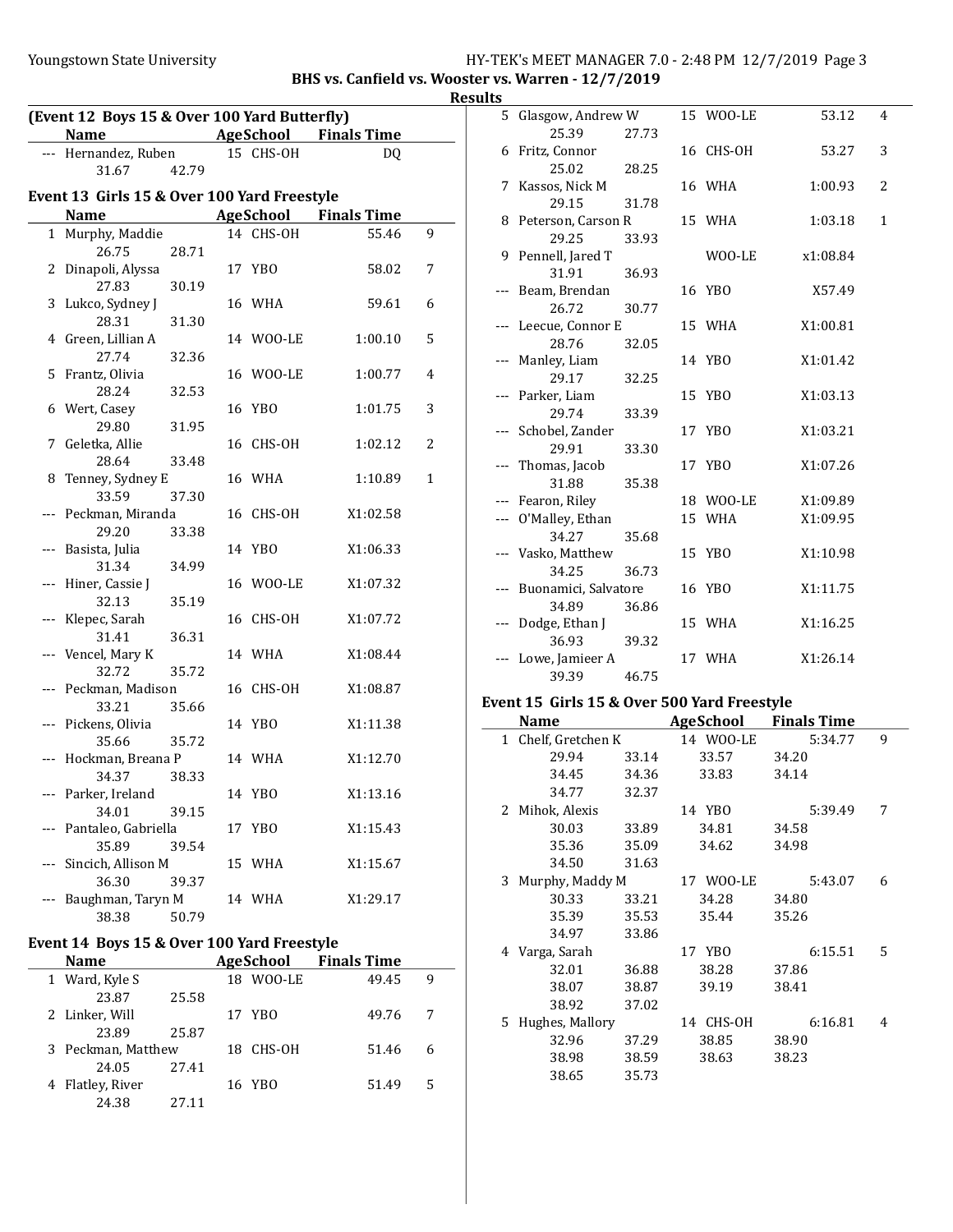### Youngstown State University The Management State University HY-TEK's MEET MANAGER 7.0 - 2:48 PM 12/7/2019 Page 4 BHS vs. Canfield vs. Wooster vs. Warren - 12/7/2019

**Results** 

|   | (Event 15 Girls 15 & Over 500 Yard Freestyle)     |       |                            |                            |    |
|---|---------------------------------------------------|-------|----------------------------|----------------------------|----|
|   | Name                                              |       | <b>Example 2 AgeSchool</b> | <b>Finals Time</b>         |    |
|   | 6 Searcy, Tessa                                   |       | 15 CHS-OH                  | 6:26.98                    | 3  |
|   | 33.65                                             | 37.77 | 38.56                      | 40.24                      |    |
|   | 39.47                                             | 40.00 | 40.20                      | 40.65                      |    |
|   | 40.49                                             | 35.95 |                            |                            |    |
|   | Event 16 Boys 15 & Over 500 Yard Freestyle        |       |                            |                            |    |
|   | Name                                              |       | <b>Example 2</b> AgeSchool | <b>Finals Time</b>         |    |
|   | 1 Matthew, Thomas C                               |       | 17 WOO-LE                  | 4:55.86                    | 9  |
|   | 25.73                                             | 29.95 | 30.15                      | 30.42                      |    |
|   | 30.56                                             | 30.49 | 30.46                      | 30.90                      |    |
|   | 29.75                                             | 27.45 |                            |                            |    |
|   | 2 DunLany, Matthew                                |       | 17 YBO                     | 5:05.10                    | 7  |
|   | 26.81                                             | 29.52 | 30.65                      | 31.00                      |    |
|   | 31.63                                             | 31.74 | 31.95                      | 31.51                      |    |
|   | 30.57                                             | 29.72 |                            |                            |    |
|   | 3 DunLany, Ethan                                  |       | 14 YBO                     | 5:16.60                    | 6  |
|   | 28.05                                             | 31.00 | 31.63                      | 32.11                      |    |
|   | 32.54                                             | 32.04 | 32.34                      | 32.94                      |    |
|   | 33.08                                             | 30.87 |                            |                            |    |
|   | 4 Strand-Fox, Tyler                               |       | WOO-LE                     | 5:32.56                    | 5  |
|   | 30.61                                             | 33.15 | 33.98                      | 33.83                      |    |
|   | 34.08                                             | 34.47 | 33.96                      | 34.11                      |    |
|   | 32.96                                             | 31.41 |                            |                            |    |
|   | 5 Burnett, Cameron                                |       | 15 CHS-OH                  | 5:42.92                    | 4  |
|   | 29.55                                             | 33.85 | 33.92                      | 34.98                      |    |
|   | 35.55                                             | 35.56 | 35.57                      | 35.70                      |    |
|   | 35.79                                             | 32.45 |                            |                            |    |
|   | 6 Hernandez, Santiago                             |       | 15 CHS-OH                  | 6:16.68                    | 3  |
|   | 31.13                                             | 35.01 | 38.66                      | 39.10                      |    |
|   | 39.39                                             | 38.22 | 40.09                      | 39.81                      |    |
|   | 39.46                                             | 35.81 |                            |                            |    |
|   | 7 Dodge, Ethan J                                  |       | 15 WHA                     | 7:48.62                    | 2  |
|   | 39.78                                             | 45.63 | 47.51                      | 1:39.81                    |    |
|   | 48.99                                             | 48.92 | 1:33.62                    | 44.36                      |    |
|   | Event 17 Girls 15 & Over 200 Yard Freestyle Relay |       |                            |                            |    |
|   | Team                                              |       | Relay                      | <b>Finals Time</b>         |    |
|   | 1 WOO-LE                                          |       | A                          | 1:45.85                    | 18 |
|   | 1) Hootman, Julia L 16                            |       |                            | 2) Cochran, Audrey R 16    |    |
|   | 3) Loguidice, Emma E 17                           |       |                            | 4) Chelf, Gracie A 16      |    |
|   | 27.52                                             | 26.92 | 27.19                      | 24.22                      |    |
| 2 | CHS-OH                                            |       | A                          | 1:46.25                    | 14 |
|   | 1) Murphy, Maddie 14                              |       |                            | 2) Palusak, Jackie 16      |    |
|   | 3) Helmick, Jordan 16                             |       |                            | 4) Dawson, Elle 17         |    |
|   | 26.40                                             | 27.18 | 26.50                      | 26.17                      |    |
| 3 | <b>YBO</b>                                        |       | A                          | 1:50.36                    | 12 |
|   | 1) Wert, Casey 16                                 |       |                            | 2) Yocum, Abby 17          |    |
|   | 3) Ho, Hayley 15                                  |       |                            | 4) Schwendeman, Allyson 15 |    |
|   | 28.27                                             | 27.46 | 26.49                      | 28.14                      |    |
| 4 | CHS-OH                                            |       | B                          | 1:51.68                    | 10 |
|   | 1) Peckman, Miranda 16                            |       |                            | 2) Kelty, Isabella 17      |    |
|   | 3) Peckman, Madison 16                            |       |                            | 4) Geletka, Allie 16       |    |
|   | 28.65                                             | 28.51 | 27.62                      | 26.90                      |    |
| 5 | WOO-LE                                            |       | B                          | 1:55.45                    | 8  |
|   | 1) Baxstrom, Sophia M 14                          |       |                            | 2) Chelf, Emma M 16        |    |
|   | 3) Sarzosa, Isabella M 14                         |       |                            | 4) Green, Lillian A 14     |    |
|   | 30.35                                             | 28.30 | 38.74                      | 18.06                      |    |

| 6 | Y <sub>R</sub> O        |       | B     | 1:59.96                  | 6 |
|---|-------------------------|-------|-------|--------------------------|---|
|   | 1) Velasquez, Ava 16    |       |       | 2) Basista, Julia 14     |   |
|   | 3) Williams, Tyler 17   |       |       | 4) Kelso, Madison 15     |   |
|   | 29.82                   | 29.77 | 30.70 | 29.67                    |   |
| 7 | WHA                     |       | A     | 2:05.38                  | 4 |
|   | 1) Kassos, Beth A 16    |       |       | 2) Vencel, Mary K 14     |   |
|   | 3) Tenney, Sydney E 16  |       |       | 4) Lukco, Sydney J 16    |   |
|   | 33.79                   | 31.78 | 32.87 | 26.94                    |   |
| 8 | WHA                     |       | В     | 2:21.40                  |   |
|   | 1) Hockman, Breana P 14 |       |       | 2) Shuttic, Hannah G 14  |   |
|   | 3) Baughman, Taryn M 14 |       |       | 4) Sincich, Allison M 15 |   |
|   | 33.66                   | 35.81 | 37.32 | 34.61                    |   |
|   |                         |       |       |                          |   |

# Event 18 Boys 15 & Over 200 Yard Freestyle Relay

|   | Team                     |       | <b>Relay</b> | <b>Finals Time</b>        |    |
|---|--------------------------|-------|--------------|---------------------------|----|
|   | 1 WOO-LE                 |       | A            | 1:31.94                   | 18 |
|   | 1) Ward, Kyle S 18       |       |              | 2) Strand-Fox, Aiden C 15 |    |
|   | 3) Boucher, Jaden B 16   |       |              | 4) Matthew, Thomas C 17   |    |
|   | 22.96                    | 24.53 | 22.81        | 21.64                     |    |
|   | 2 YBO                    |       | A            | 1:33.40                   | 14 |
|   | 1) Stackpole, Jordan 17  |       |              | 2) Cailor, Carter 15      |    |
|   | 3) Mascola, Siman 17     |       |              | 4) Linker, Will 17        |    |
|   | 23.51                    | 23.83 | 23.41        | 22.65                     |    |
|   | 3 CHS-OH                 |       | A            | 1:35.17                   | 12 |
|   | 1) Dietz, Luke 15        |       |              | 2) Fritz, Connor 16       |    |
|   | 3) Schaab, Ty 16         |       |              | 4) Peckman, Matthew 18    |    |
|   | 23.65                    | 23.77 | 24.97        | 22.78                     |    |
| 4 | WHA                      |       | A            | 1:40.34                   | 10 |
|   | 1) DiCenso, Tino J 17    |       |              | 2) Hetson, Isaac Z 16     |    |
|   | 3) Vencel, Matthew T 16  |       |              | 4) Leecue, Brendan C 17   |    |
|   | 25.24                    | 26.14 | 25.59        | 23.37                     |    |
|   | 5 YBO                    |       | R            | 1:42.26                   | 8  |
|   | 1) Yocum, Andrew 14      |       |              | 2) Yocum, Justin 14       |    |
|   | 3) Satterfield, Caleb 14 |       |              | 4) Behun, Jackson 16      |    |
|   | 25.41                    | 25.83 | 24.63        | 26.39                     |    |
|   | 6 WOO-LE                 |       | R            | 1:43.47                   | 6  |
|   | 1) Balas, Cameron 17     |       |              | 2) Kauffman, Courson      |    |
|   | 3) Duong, Pierce V 15    |       |              | 4) Lubell, Xavier A       |    |
|   | 25.54                    | 25.97 | 26.03        | 25.93                     |    |
|   | 7 WHA                    |       | B            | 1:53.10                   | 4  |
|   | 1) Peterson, Carson R 15 |       |              | 2) Leecue, Connor E 15    |    |
|   | 3) Fowler, Ty S 17       |       |              | 4) Kassos, Nick M 16      |    |
|   | 28.91                    | 27.81 | 27.62        | 28.76                     |    |

### Event 19 Girls 15 & Over 100 Yard Backstroke

|   | <b>Name</b>         |       |    | <b>AgeSchool</b> | <b>Finals Time</b> |   |
|---|---------------------|-------|----|------------------|--------------------|---|
|   | 1 Dinapoli, Alyssa  |       |    | 17 YBO           | 1:06.33            | 9 |
|   | 32.80               | 33.53 |    |                  |                    |   |
|   | 2 Hootman, Julia L  |       |    | 16 WOO-LE        | 1:07.19            | 7 |
|   | 32.48               | 34.71 |    |                  |                    |   |
|   | 3 Dawson, Elle      |       | 17 | CHS-OH           | 1:08.57            | 6 |
|   | 32.34               | 36.23 |    |                  |                    |   |
|   | 4 Huston, Ella      |       |    | 15 YBO           | 1:09.00            | 5 |
|   | 33.11               | 35.89 |    |                  |                    |   |
|   | 5 Chelf, Gretchen K |       | 14 | WOO-LE           | 1:09.18            | 4 |
|   | 32.81               | 36.37 |    |                  |                    |   |
| 6 | Helmick, Jordan     |       |    | 16 CHS-OH        | 1:17.65            | 3 |
|   | 38.11               | 39.54 |    |                  |                    |   |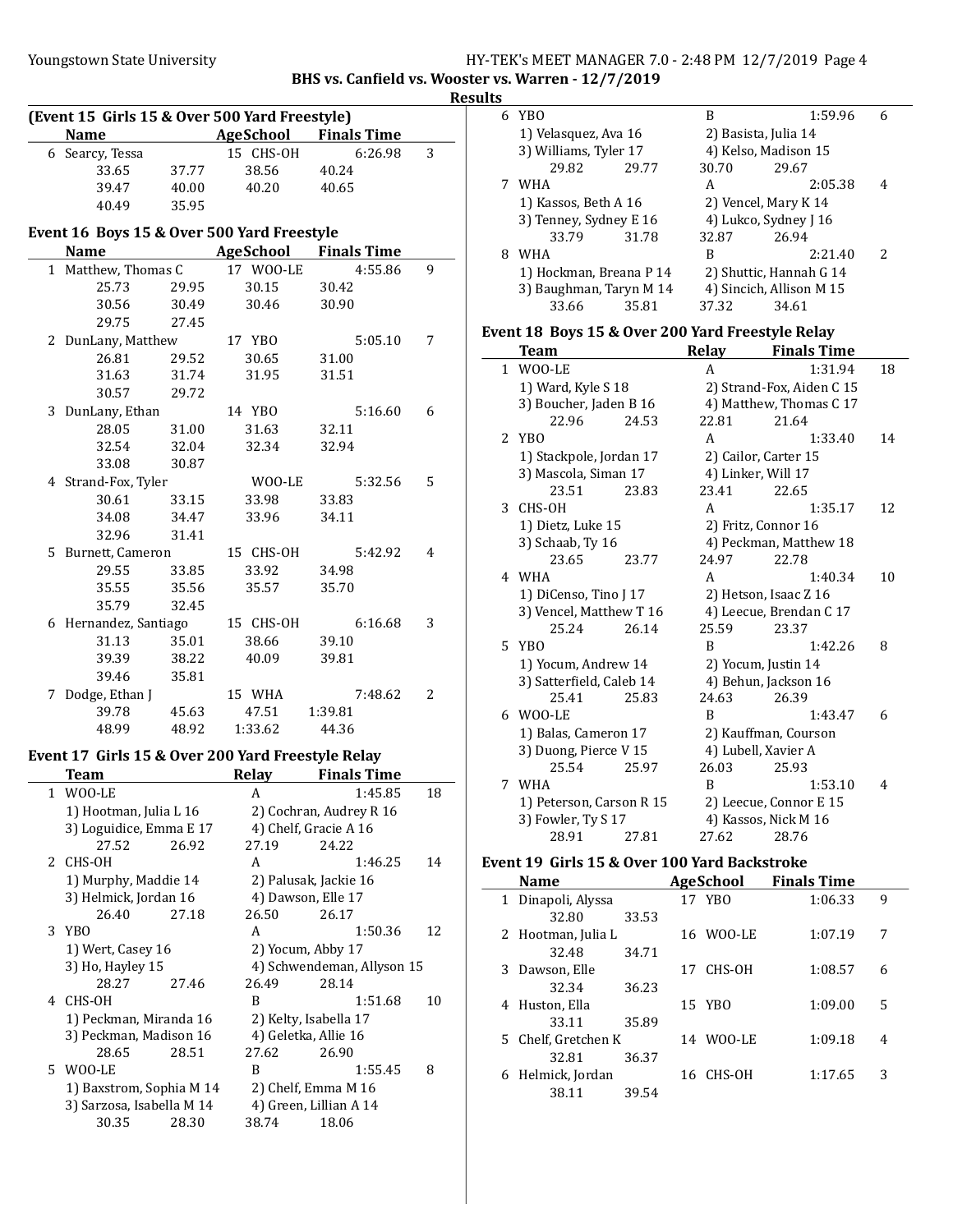# Youngstown State University The Magnostown State University Fig. 2:48 PM 12/7/2019 Page 5

BHS vs. Canfield vs. Wooster vs. Warren - 12/7/2019

| <b>Results</b> |
|----------------|
|----------------|

| (Event 19 Girls 15 & Over 100 Yard Backstroke) |                         |       |  |           |                    |   |  |
|------------------------------------------------|-------------------------|-------|--|-----------|--------------------|---|--|
|                                                | Name                    |       |  | AgeSchool | <b>Finals Time</b> |   |  |
| 7                                              | Kassos, Beth A          |       |  | 16 WHA    | 1:26.32            | 2 |  |
|                                                | 42.52                   | 43.80 |  |           |                    |   |  |
|                                                | 8 Shuttic, Hannah G     |       |  | 14 WHA    | 1:38.06            | 1 |  |
|                                                | 45.47                   | 52.59 |  |           |                    |   |  |
|                                                | --- Hiner, Cassie J     |       |  | 16 WOO-LE | X1:17.30           |   |  |
|                                                | 38.11                   | 39.19 |  |           |                    |   |  |
|                                                | Grohovsky, Sarah        |       |  | 15 CHS-OH | X1:17.65           |   |  |
|                                                | 37.29                   | 40.36 |  |           |                    |   |  |
|                                                | --- Klepec, Sarah       |       |  | 16 CHS-OH | X1:19.18           |   |  |
|                                                | 37.88                   | 41.30 |  |           |                    |   |  |
|                                                | --- Williams, Tyler     |       |  | 17 YBO    | X1:20.65           |   |  |
|                                                | 39.12                   | 41.53 |  |           |                    |   |  |
|                                                | --- Pantaleo, Gabriella |       |  | 17 YBO    | X1:27.53           |   |  |
|                                                | 42.46                   | 45.07 |  |           |                    |   |  |
|                                                | Vencel, Mary K          |       |  | 14 WHA    | X1:29.13           |   |  |
|                                                | 43.04                   | 46.09 |  |           |                    |   |  |
|                                                | Baughman, Taryn M       |       |  | 14 WHA    | X1:43.79           |   |  |
|                                                | 48.51                   | 55.28 |  |           |                    |   |  |

### Event 20 Boys 15 & Over 100 Yard Backstroke

| <b>Name</b> |                       | <b>AgeSchool</b> |  | <b>Finals Time</b> |                 |                |
|-------------|-----------------------|------------------|--|--------------------|-----------------|----------------|
|             | 1 Flatley, River      |                  |  | 16 YBO             | 57.40           | 9              |
|             | 28.05                 | 29.35            |  |                    |                 |                |
|             | 2 Fritz, Connor       |                  |  | 16 CHS-OH          | 1:00.68         | 7              |
|             | 28.86                 | 31.82            |  |                    |                 |                |
|             | 3 Leecue, Brendan C   |                  |  | 17 WHA             | 1:01.75         | 6              |
|             | 29.75                 | 32.00            |  |                    |                 |                |
|             | 4 Dietz, Luke         |                  |  | 15 CHS-OH          | 1:03.02         | 5              |
|             | 30.49                 | 32.53            |  |                    |                 |                |
|             | 5 Cailor, Carter      |                  |  | 15 YBO             | 1:04.52         | 4              |
|             | 30.97                 | 33.55            |  |                    |                 |                |
|             | 6 Miles, Ryan T       |                  |  | 16 WOO-LE          | 1:07.75         | 3              |
|             | 32.90                 | 34.85            |  |                    |                 |                |
|             | 7 Strand-Fox, Aiden C |                  |  | 15 WOO-LE          | 1:08.67         | $\overline{2}$ |
|             | 32.87                 | 35.80            |  |                    |                 |                |
|             | 8 Leecue, Connor E    |                  |  | 15 WHA             | 1:10.33         | 1              |
|             | 32.97                 | 37.36            |  |                    |                 |                |
|             | --- Yocum, Justin     |                  |  | 14 YBO             | X1:05.75        |                |
|             | 32.80                 | 32.95            |  |                    |                 |                |
|             | --- Yocum, Andrew     |                  |  | 14 YBO             | X1:06.08        |                |
|             | 32.47                 | 33.61            |  |                    |                 |                |
|             | Vencel, Matthew T     |                  |  | 16 WHA             | X1:08.39        |                |
|             | 33.90                 | 34.49            |  |                    |                 |                |
|             | Hetson, Isaac Z       |                  |  | 16 WHA             | X1:12.60        |                |
|             | 35.15                 | 37.45            |  |                    |                 |                |
|             | O'Malley, Ethan       |                  |  | 15 WHA             | XD <sub>0</sub> |                |
|             | 42.38                 | 47.63            |  |                    |                 |                |

### Event 21 Girls 15 & Over 100 Yard Breaststroke

| <b>Name</b>         |       | <b>AgeSchool</b> | <b>Finals Time</b> |   |  |
|---------------------|-------|------------------|--------------------|---|--|
| 1 Ho, Hayley        |       | 15 YBO           | 1:14.03            | 9 |  |
| 34.84               | 39.19 |                  |                    |   |  |
| 2 Cochran, Audrey R |       | 16 WOO-LE        | 1:14.67            |   |  |
| 35.53               | 39.14 |                  |                    |   |  |
| 3 Yocum, Abby       |       | 17 YBO           | 1:17.63            | 6 |  |
| 39.00               | 38.63 |                  |                    |   |  |

| w  |                     |       |    |           |          |                          |
|----|---------------------|-------|----|-----------|----------|--------------------------|
|    | 4 Geletka, Allie    |       |    | 16 CHS-OH | 1:17.74  | 5                        |
|    | 36.51               | 41.23 |    |           |          |                          |
| 5. | Palusak, Jackie     |       |    | 16 CHS-OH | 1:20.42  | 4                        |
|    | 37.43               | 42.99 |    |           |          |                          |
| 6  | Loguidice, Emma E   |       |    | 17 WOO-LE | 1:26.12  | 3                        |
|    | 40.43               | 45.69 |    |           |          |                          |
| 7  | Hockman, Breana P   |       |    | 14 WHA    | 1:32.59  | $\overline{\mathcal{L}}$ |
|    | 42.51               | 50.08 |    |           |          |                          |
|    | Basista, Julia      |       |    | 14 YBO    | X1:19.58 |                          |
|    | 37.40               | 42.18 |    |           |          |                          |
|    | --- Lukco, Sydney J |       |    | 16 WHA    | X1:22.68 |                          |
|    | 39.28               | 43.40 |    |           |          |                          |
|    | Pickens, Olivia     |       |    | 14 YBO    | X1:28.39 |                          |
|    | 42.80               | 45.59 |    |           |          |                          |
|    | Kelty, Isabella     |       | 17 | CHS-OH    | X1:28.89 |                          |
|    | 43.06               | 45.83 |    |           |          |                          |
|    | Durham, Kenzie      |       | 17 | CHS-OH    | X1:38.05 |                          |
|    | 43.18               | 54.87 |    |           |          |                          |

### Event 22 Boys 15 & Over 100 Yard Breaststroke

|              | Name                   |       | AgeSchool | <b>Finals Time</b> |   |
|--------------|------------------------|-------|-----------|--------------------|---|
| $\mathbf{1}$ | Basista, Noah          |       | 18 YBO    | 1:00.21            | 9 |
|              | 28.52                  | 31.69 |           |                    |   |
|              | 2 DiCenso, Tino J      |       | 17 WHA    | 1:06.12            | 7 |
|              | 30.61                  | 35.51 |           |                    |   |
|              | 3 Balas, Cameron       |       | 17 WOO-LE | 1:08.34            | 6 |
|              | 32.05                  | 36.29 |           |                    |   |
|              | 4 Mascola, Siman       |       | 17 YBO    | 1:08.76            | 5 |
|              | 32.93                  | 35.83 |           |                    |   |
|              | 5 Lubell, Xavier A     |       | WOO-LE    | 1:10.70            | 4 |
|              | 33.58                  | 37.12 |           |                    |   |
|              | 6 Schaab, Ty           |       | 16 CHS-OH | 1:13.86            | 3 |
|              | 34.94                  | 38.92 |           |                    |   |
|              | 7 Hernandez, Ruben     |       | 15 CHS-OH | 1:23.49            | 2 |
| 8            | Fowler, Ty S           |       | 17 WHA    | 1:24.67            | 1 |
|              | 40.65                  | 44.02 |           |                    |   |
|              | --- Behun, Jackson     |       | 16 YBO    | X1:17.27           |   |
|              | 36.90                  | 40.37 |           |                    |   |
|              | --- Neyhart, Vincent C |       | 15 WOO-LE | X1:26.14           |   |
|              | 39.59                  | 46.55 |           |                    |   |
|              | Slick, Ethan           |       | 14 YBO    | X1:27.75           |   |
|              | 40.02                  | 47.73 |           |                    |   |

### Event 23 Girls 15 & Over 400 Yard Freestyle Relay

| <b>Team</b>  |                                             | Relay | <b>Finals Time</b>      |    |
|--------------|---------------------------------------------|-------|-------------------------|----|
| WOO-LE<br>1. |                                             | А     | 3:54.04                 | 18 |
|              | 1) Murphy, Maddy M 17                       |       | 2) Chelf, Gretchen K 14 |    |
|              | 3) Frantz, Olivia 16                        |       | 4) Chelf, Gracie A 16   |    |
| 28.60        | 59.73                                       | 27.82 | 59.14                   |    |
| 28.03        | 1:00.35                                     | 25.42 | 54.82                   |    |
| 2 YBO        |                                             | А     | 4:00.84                 | 14 |
|              | 1) Wert, Casey 16<br>3) Dinapoli, Alyssa 17 |       | 2) Varga, Sarah 17      |    |
|              |                                             |       | 4) Mihok, Alexis 14     |    |
| 30.64        | 1:02.74                                     | 28.70 | 1:01.08                 |    |
| 28.79        | 1:00.60                                     | 26.87 | 56.42                   |    |